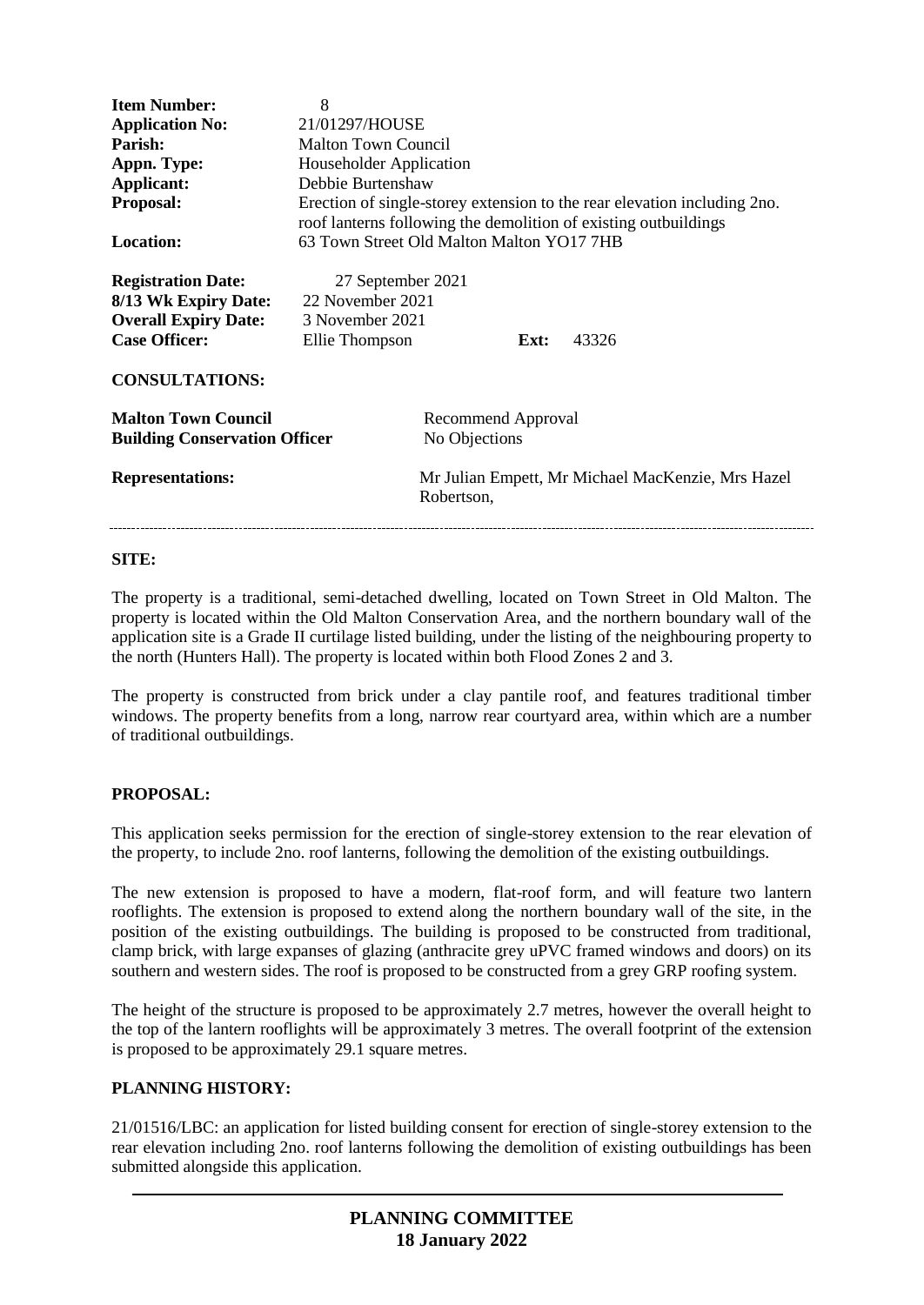## **POLICIES:**

Under Section 38(6) of the Planning and Compulsory Purchase Act 2004 planning authorities are required to determine each planning application in accordance with the planning policies that comprise the Development Plan unless material considerations indicate otherwise. The relevant Development Plan policies for the determination of this application are:

The Ryedale Plan - Local Plan Strategy (2013)

Local Plan Strategy - Policy SP12 Heritage

Local Plan Strategy - Policy SP16 Design

Local Plan Strategy - Policy SP20 Generic Development Management Issues

Material Considerations

National Planning Policy Framework

National Planning Practice Guidance

Planning (Listed Buildings and Conservation Areas) Act 1990, Sections 66 and 72

#### **REPRESENTATIONS:**

A brief summary of the position of statutory and non-statutory consultees is included on the front sheet of the report and issues raised are addressed in the relevant appraisal sections of the report. All consultation responses are available for Members to view in full on the public access webpage, and referred to in the report accordingly.

3 objections have been received in response to the application, from occupiers of the neighbouring properties. These are summarised below:

- Loss of Light
- Loss of Privacy
- Access/Right of Way within site for maintenance of attached neighbouring properties.

Malton Town Council has recommended approval. The Building Conservation Officer has also been consulted and has raised no objections to the proposed scheme.

### **APPRAISAL:**

The main considerations in the determination of this application are:

- i) Design, character and appearance
- ii) Impact on the Conservation Area
- iii) Impact on residential amenity
- iv) Other Matters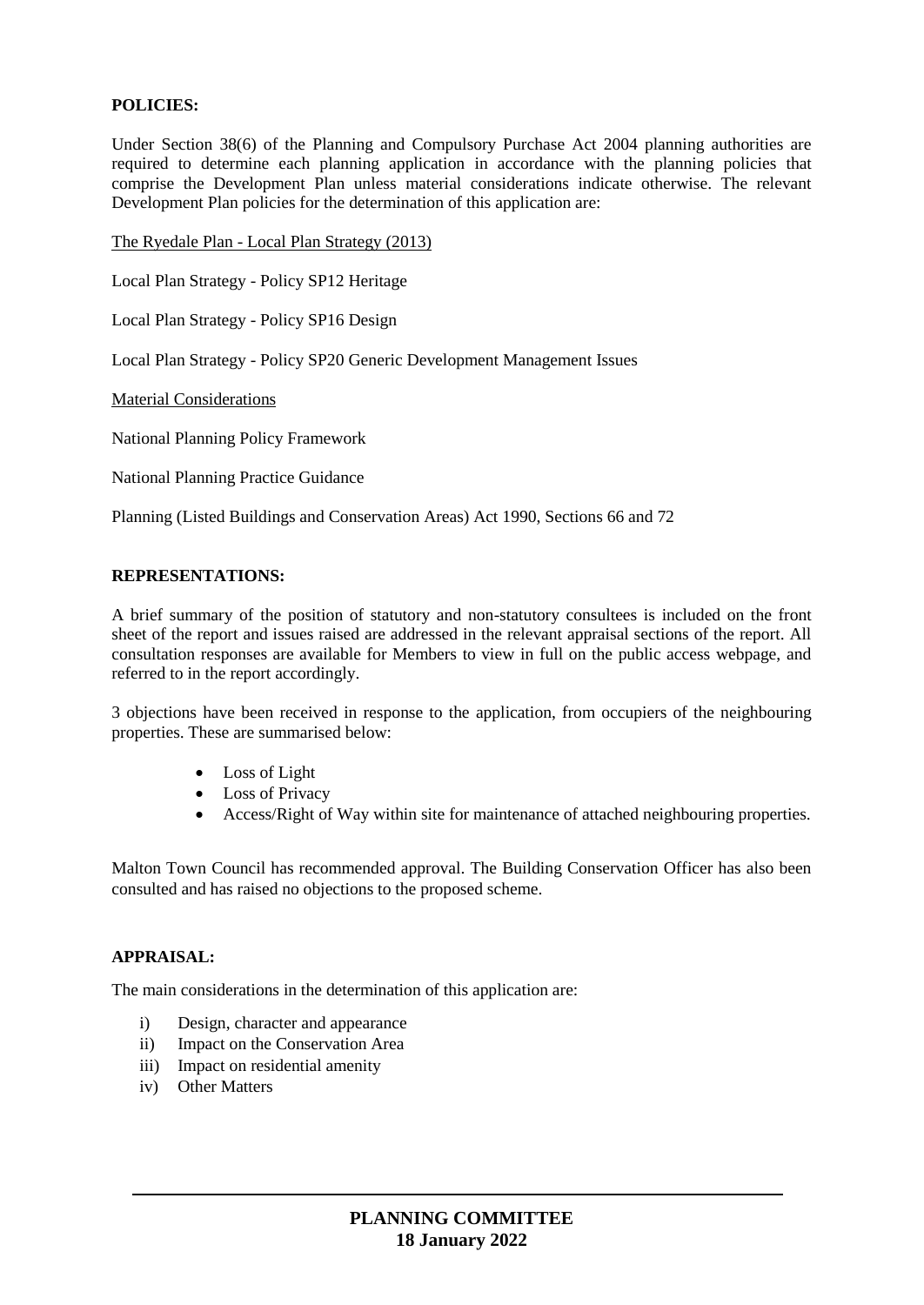# Design

The new extension is proposed to have a flat-roof form, and will be situated against the northern boundary wall of the site. As such, it is considered that the extension will have a simple, unobtrusive and modern appearance. The form of the extension is considered to reflect the long, linear character of the site, and the extension will be subservient in scale to the host dwelling which is considered to be appropriate. The proposed use of clamp bricks will match the host dwelling, while the large sections of glazing will ensure that the extension is clearly legible as a modern addition to the property.

The proposed extension will not be visible from vantage points along Town Street to the front of the property, owing to the boundary treatments of the neighbouring property to the north. Some glimpsed, distance views may be achievable from the part of Town Street which runs to the west, between the application site and The Royal Oak public house. However these views are minimal, and it is not considered that the extension would have a detrimental impact on the character and appearance of the street scene.

On this basis, the proposed development is considered to be appropriate in terms of design, and is considered to comply with Policy SP16 (Design) of the Ryedale Local Plan Strategy.

## Heritage

The property is located within the Old Malton Conservation Area and as such, Ryedale District Council has a statutory duty to have a special regard for the preservation or enhancement of the character or appearance of that area. Further to this, the northern boundary wall of the site is a Grade II curtilage listed building, under the listing of the neighbouring property to the north (Hunters Hall). As such Ryedale District Council have a statutory duty to have a special regard for the preservation of the listed building, its setting or any features of special architectural or historic interest which it possesses.

This part of the Old Malton Conservation Area is characterised by small, traditional cottages fronting the street and set behind a small area of village green space.

The new extension is proposed to be of a contemporary design, however it will have a long, linear form which reflects the traditional pattern of outbuildings and their position and orientation within linear curtilage and garden plots to the rear of small traditional cottages. The extension will not be visible from any public vantage points to the front of the dwelling along Town Street. While some glimpsed views of the extension may be possible from the rear of the dwelling, these views would be minimal, and they extension would be clearly legible as a modern addition to the property. On this basis, it is considered that the proposed development would have a neutral impact on the character and appearance of the Conservation Area.

The proposed development would see part of the Grade II, curtilage listed northern boundary wall of the property be built up with matching brick by approximately 0.54 metres. The wall has seen some modifications in the past, with a central section of the wall being raised to a higher height of approximately 3 metres, above the rest of the wall which is approximately 2.5 metres in height. The proposed alterations would see the wall on either side of the existing raised section be raised to match. The wall is proposed to be raised in order to level out the wall to obscure the roof of the new extension from view from the north. The appearance of the wall will not be significantly altered, and it is considered that its character and significance as a high, brick, boundary wall will be retained.

The Building Conservation Officer has been consulted on this application and has raised no objections to the proposed development. On this basis, the proposed development is considered to comply with Policy SP12 (Heritage) of the Ryedale Local Plan Strategy.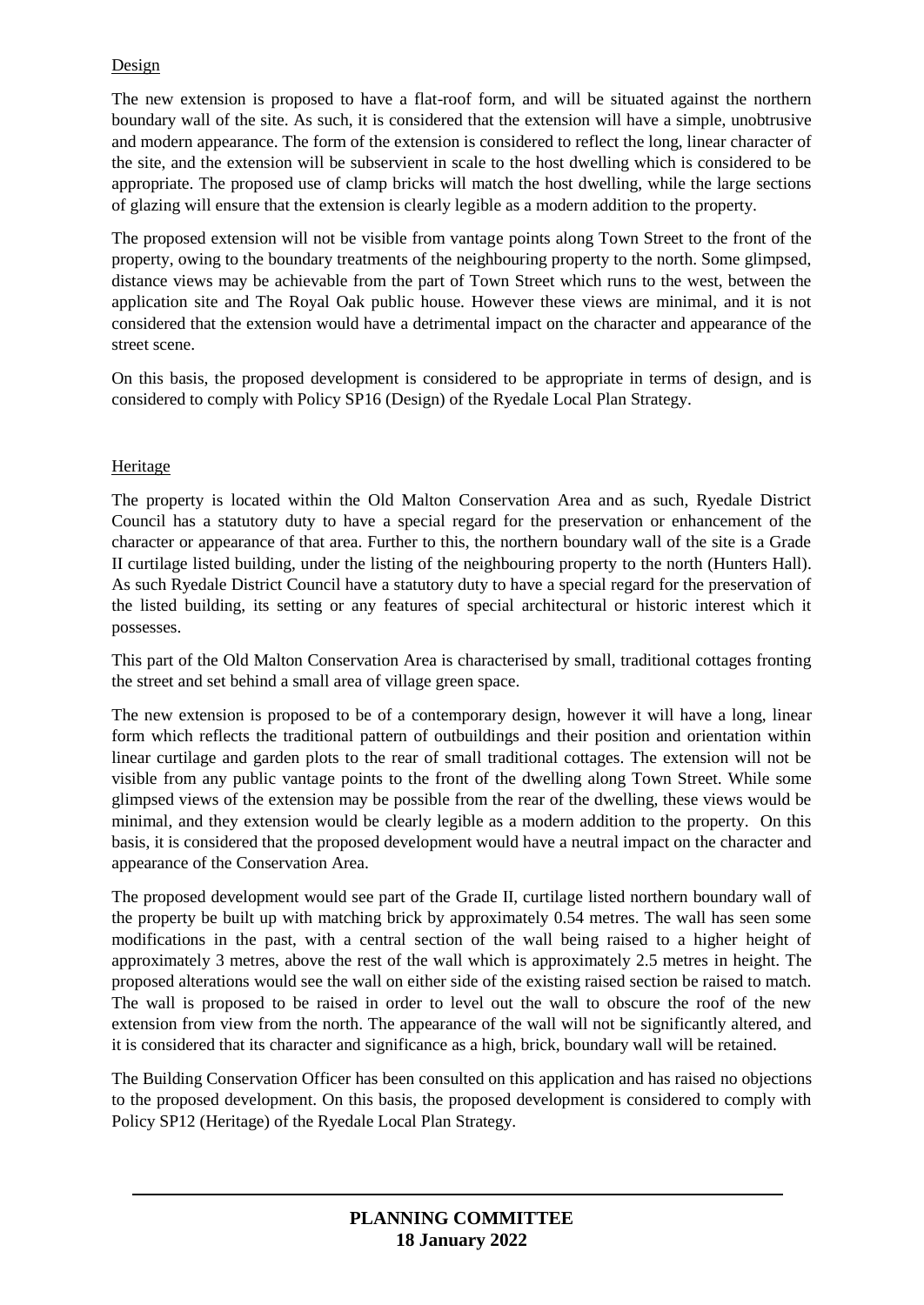### Impact on Residential Amenity

The property is a semi-detached property, and its rear outdoor amenity space extends directly behind the rear of neighbouring properties (nos. 61, 59, 57 and 55 Town Street). The position and orientation of the properties is such that the southern boundary of this outdoor space forms the rear elevation/wall of these neighbouring properties. Within this wall there are three, small, square, obscure glazed windows, serving nos. 61 and 59 respectively. These windows are at ground floor level and face directly into the application site. Some concerns around loss of light and loss of privacy have been raised from the occupiers of neighbouring properties.

The overall height of the new extension will be no higher than the highest point of the existing outbuildings, at approximately 2.7 metres. Notwithstanding this, the overall mass of the extension is larger than the existing structures, and it will be set closer to the rear elevation of the neighbouring properties leaving a gap of approximately 0.9 metres. Although these windows are set into a north facing wall and face into an enclosed area, it is considered that there will be some reduction in the level of daylight to the neighbouring windows.

It should be noted that the property benefits from permitted development rights, which would allow an extension of the same height to be constructed in this location, providing it extended out from the rear of the property by no more than 3 metres in depth. As such it is considered that the same level of light reduction for the first two neighbouring windows (closest to the rear elevation of the dwelling), could be achieved under permitted development rights. The window that is situated the furthest away from the rear elevation of the application property would not be affected by an extension completed under permitted development. However, as the neighbouring windows face directly into the applicant's rear amenity space, it is considered that light could be reduced from this window by other means, such as garden paraphernalia, (planting, furniture and fencing) if the applicant chose to introduce these into the outdoor amenity space.

As such, while the proposed extension will see a reduction in light for the three windows in the rear elevation of the neighbouring properties, it is considered that the fall-back position as outlined above would also reduce light to these neighbouring windows to a similar extent. It should also be noted that the proposed extension features significant fenestration on the elevation facing the neighbouring properties. The glazing will help to reflect light and this will help to mitigate the impact of the extension in this location.

Some concerns were also raised in relation to the potential loss of privacy for the neighbouring properties, as the majority of the new extension is proposed to be constructed from glass. The three windows in the rear elevation of the neighbouring properties are all obscure glazed, and as such it is not considered that the proposed development would result in any loss of privacy, over and above what is currently experienced.

On this basis, and taking into account the fall-back position, the proposed development is considered to be acceptable under the provisions of Policy SP20 (Generic Development Management Issues) of the Ryedale Local Plan Strategy.

## Other Issues

Concerns were raised in relation to the right of access for the occupiers of the attached neighbouring properties, to allow for them to carry out maintenance works when required. The proposed development would see a space approximately 0.9 metres wide between the new extension and the rear elevation of the neighbouring properties, in order to maintain a space for access. Notwithstanding this, however, the right of access is a private matter pertaining to property law, and is not a material planning consideration.

The property is located in Flood Zones 2 and 3. The supporting information indicates that the proposed extension will be constructed with a concrete foundation, at a floor level to match the host dwelling and that all electric sockets will be a minimum of 450mm above floor level. These details